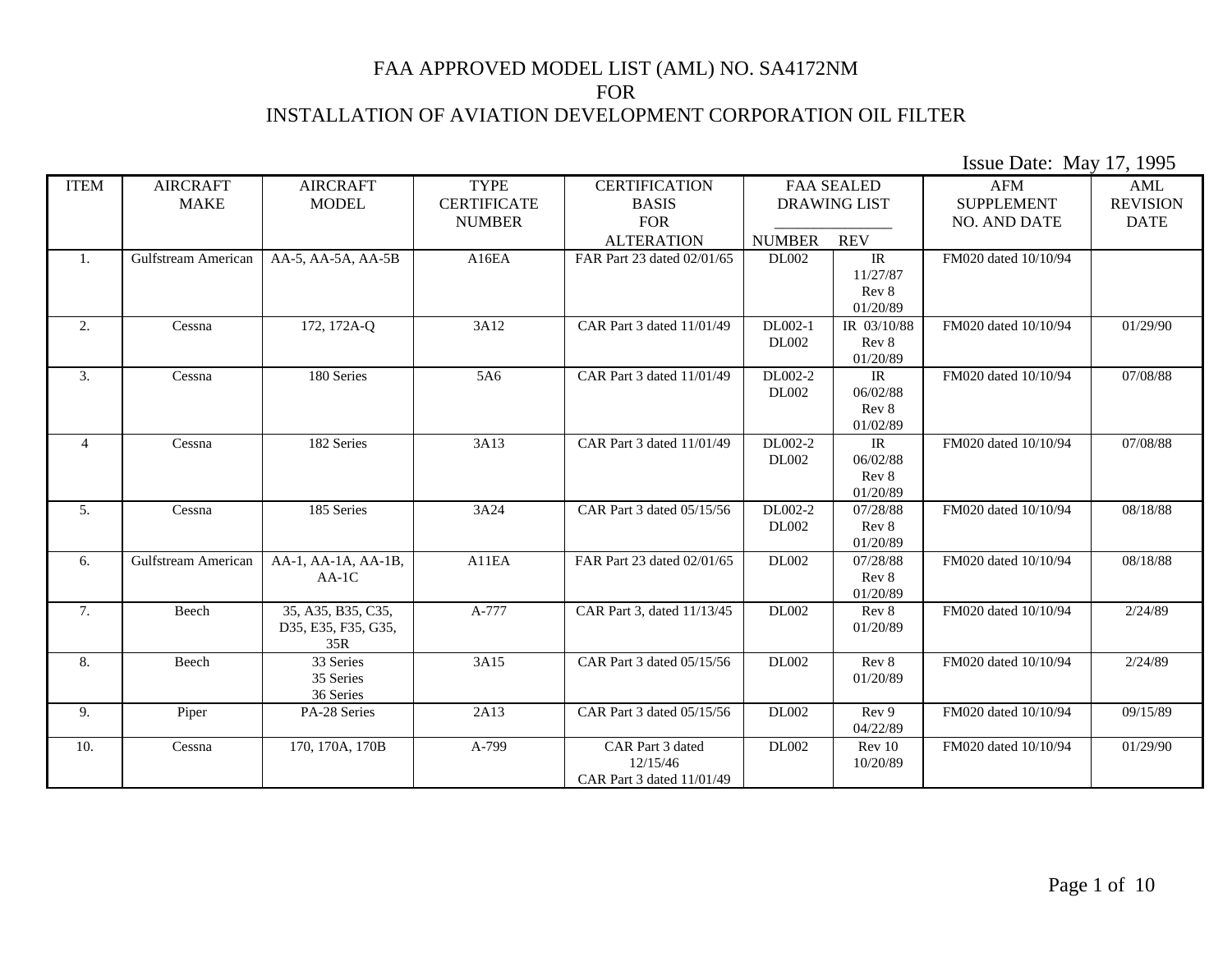| <b>ITEM</b> | <b>AIRCRAFT</b><br><b>MAKE</b> | <b>AIRCRAFT</b><br><b>MODEL</b>                                                                                                          | <b>TYPE</b><br><b>CERTIFICATE</b><br><b>NUMBER</b> | <b>CERTIFICATION</b><br><b>BASIS</b><br><b>FOR</b>      | <b>FAA SEALED</b><br><b>DRAWING LIST</b> |                                          | <b>AFM</b><br><b>SUPPLEMENT</b><br><b>NO. AND DATE</b> | AML<br><b>REVISION</b><br><b>DATE</b> |
|-------------|--------------------------------|------------------------------------------------------------------------------------------------------------------------------------------|----------------------------------------------------|---------------------------------------------------------|------------------------------------------|------------------------------------------|--------------------------------------------------------|---------------------------------------|
|             |                                |                                                                                                                                          |                                                    | <b>ALTERATION</b>                                       | <b>NUMBER</b>                            | <b>REV</b>                               |                                                        |                                       |
| 11.         | Beech                          | 95-55, -A55, B55, -<br><b>B55A,</b><br>$-B55B, -C55,$<br>$-C55A, D55,$<br>D55A, E55, E55A, 58,<br>58A                                    | $\overline{3A}16$                                  | CAR Part 3 dated 05/15/56                               | <b>DL002</b>                             | Rev 11,<br>04/15/90                      | FM020 dated 10/10/94                                   | 07/18/90                              |
| 12.         | Piper                          | PA-24<br>24-250<br>24-260                                                                                                                | 1A15                                               | CAR Part 3 dated 11/01/49                               | <b>DL002</b>                             | Rev 12<br>06/90                          | FM020 dated 10/10/94                                   | 02/01/91                              |
| 13.         | Bell                           | 47, 47B, 47B3, 47D,<br>47D1, 47E, 47G, 47G2,<br>47H1<br>47G-3, 47G-2A, 47G-<br>$2A-1$ ,<br>47G-3B.<br>$47G-3B-1.$<br>47G4, 47G4A, 47G-5, | $H-1$<br>2H3                                       | CAR Part 6, dated 5/24/46<br>CAR Part 6, dated 12/20/56 | <b>DL002</b><br><b>DL002</b>             | Rev 13<br>01/10/91<br>Rev 13<br>01/10/91 | FM020 dated 10/10/94<br>FM020 dated<br>10/10/94        | 03/01/91<br>03/01/91                  |
|             |                                | $47G-3B-2$ ,<br>$47G5-A$ ,<br>47G-3B2-A                                                                                                  |                                                    |                                                         |                                          |                                          |                                                        |                                       |
| 14.         | Cessna                         | 150, 150 $A$ through<br>150M, A150K, L, M,<br>152, A152                                                                                  | 3A19                                               | CAR Part 3 dated 05/15/56                               | <b>DL002</b>                             | Rev 9<br>12/30/89                        | FM020 dated 10/10/94                                   | 07/10/91                              |
| 15.         | Cessna                         | 210, 210A, thru 210N,<br>210R, T210F, G, H, J,<br>K, L, M, N, R, P210N,<br>P210R, 210-5(205),<br>210-5A(205A)                            | 3A21                                               | CAR Part 3 dated<br>5/15/56                             | <b>DL002</b>                             | Rev 15<br>4/15/91                        | FM020 dated 10/10/94                                   | 10/9/91                               |
| 16.         | Mooney                         | M20, A, B, C, D, E, F,<br>G, J, K, M                                                                                                     | 2A3                                                | CAR Part 3 dated 5/15/54                                | DL002                                    | Rev 16<br>7/10/91                        | FM020 dated 10/10/94                                   | 7/29/92                               |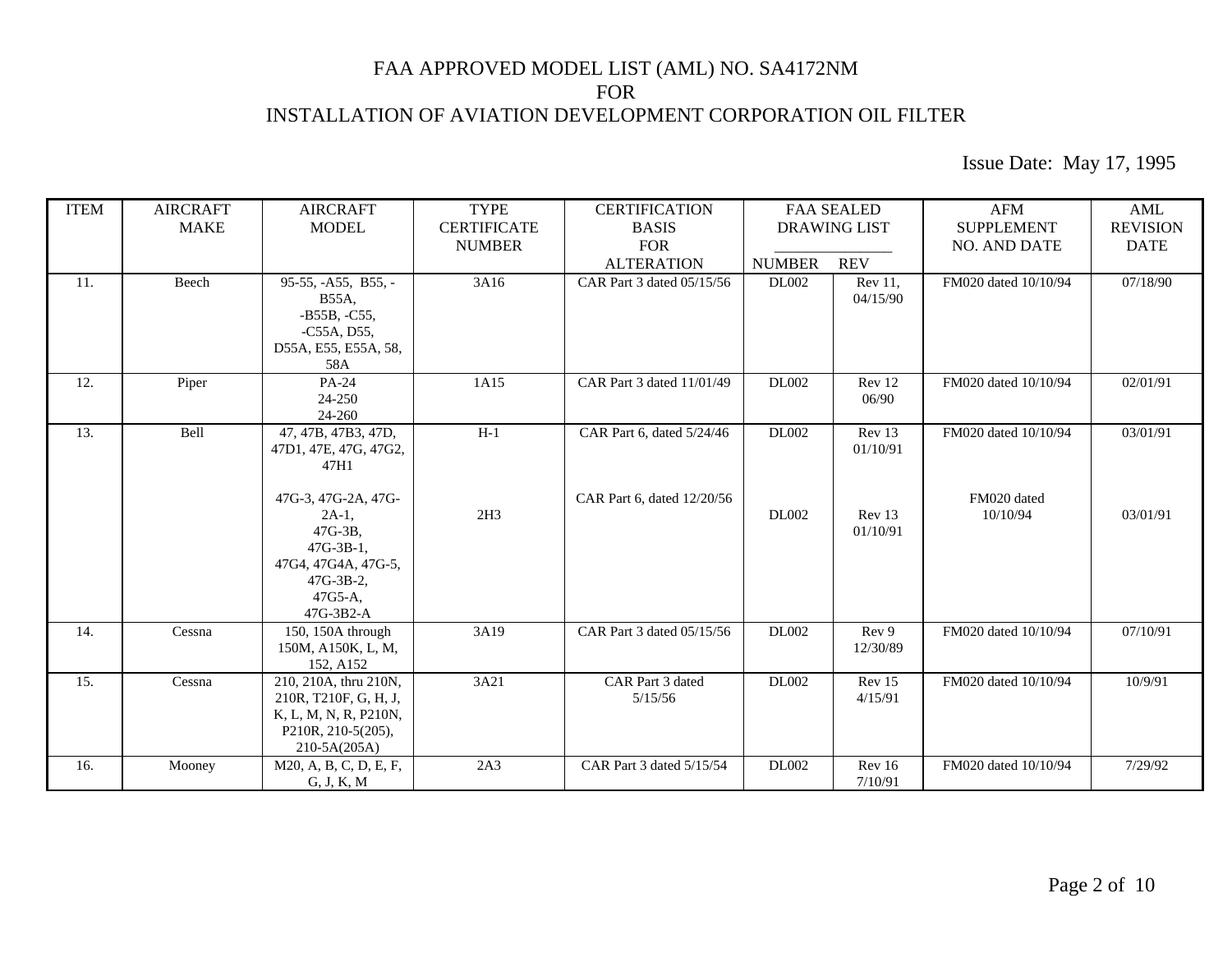| <b>ITEM</b> | <b>AIRCRAFT</b>                                   | <b>AIRCRAFT</b>                                                          | <b>TYPE</b>        | <b>CERTIFICATION</b>        |               | <b>FAA SEALED</b>           | AFM                  | AML             |
|-------------|---------------------------------------------------|--------------------------------------------------------------------------|--------------------|-----------------------------|---------------|-----------------------------|----------------------|-----------------|
|             | <b>MAKE</b>                                       | <b>MODEL</b>                                                             | <b>CERTIFICATE</b> | <b>BASIS</b>                |               | <b>DRAWING LIST</b>         | <b>SUPPLEMENT</b>    | <b>REVISION</b> |
|             |                                                   |                                                                          | <b>NUMBER</b>      | <b>FOR</b>                  |               |                             | <b>NO. AND DATE</b>  | <b>DATE</b>     |
|             |                                                   |                                                                          |                    | <b>ALTERATION</b>           | <b>NUMBER</b> | <b>REV</b>                  |                      |                 |
| 17.         | Hughes $300 \&$<br>McDonnell Douglas<br>Schweizer | 269A, A-1, B, & C`                                                       | 4H12               | CAR Part 6 dated 1/15/51    | <b>DL002</b>  | Rev 18<br>5/2/92            | FM020 dated 10/10/94 | 7/20/92         |
| 18.         | Robinson                                          | R-22, R-22A, R-22B,<br>& R-22 Mariner                                    | H10WE              | FAR Part 27, dated 02/01/65 | <b>DL002</b>  | Rev 19<br>11/13/92          | FM020 dated 10/10/94 | 11/13/92        |
| 19.         | Cessna                                            | $R-182 \&$<br>TR-182                                                     | 3A13               | CAR Part 3 dated 11/1/49    | <b>DL002</b>  | Rev 23<br>9/27/93           | FM020 dated 10/10/94 | 1/21/93         |
| 20.         | Bellanca                                          | 14-19, 14-19-2, 14-19-<br>3.<br>$14-19-3A$ ,<br>17-30, 17-31,<br>17-31TC | 1A3                | CAR Part 3 dated 12/15/46   | DL002         | Rev 21<br>6/16/94           | FM020 dated 10/10/94 | 10/10/94        |
| 21.         | Cessna                                            | 206, P206A-E,<br>TP206A-E,<br><b>U206A-G</b><br><b>TU206A-G</b>          | A4CE               | CAR Part 3 dated 1/15/56    | <b>DL002</b>  | Rev <sub>28</sub><br>2/1/95 | FM020 dated 10/10/94 | 3/30/95         |
| 22.         | Enstrom                                           | $F-28, 280,$<br>F-28C, 280C<br>F-28F, 280F<br><b>280FX</b>               | H1CE               | CAR Part 6 dated 12/20/56   | <b>DL002</b>  | Rev <sub>29</sub><br>2/7/95 | FM020 dated 10/10/94 | 3/30/95         |
| 23.         | Cessna                                            | 190, 195A, 195B                                                          | $A-790$            | CAR Part 3 dated 12/15/46   | <b>DL002</b>  | Rev 30<br>5/3/95            | FM020 dated 10/10/94 | 3/31/09         |
| 24.         | Rockwell                                          | Aero Commander<br>100, 100-180                                           | 1A21               | CAR Part 3 dated 5/15/56    | <b>DL002</b>  | Rev 31<br>6/10/95           | FM020 dated 10/10/94 | 8/4/95          |
| 25.         | Beech                                             | 23, A23-19, A23-24,<br>A-24, 19A, M19A,<br>B19, B23, C23, A24R,<br>C24R  | A1CE               | CAR Part 3 dated 5/15/56    | <b>DL002</b>  | Rev 32<br>9/1/95            | FM020 dated 10/10/94 | 12/22/95        |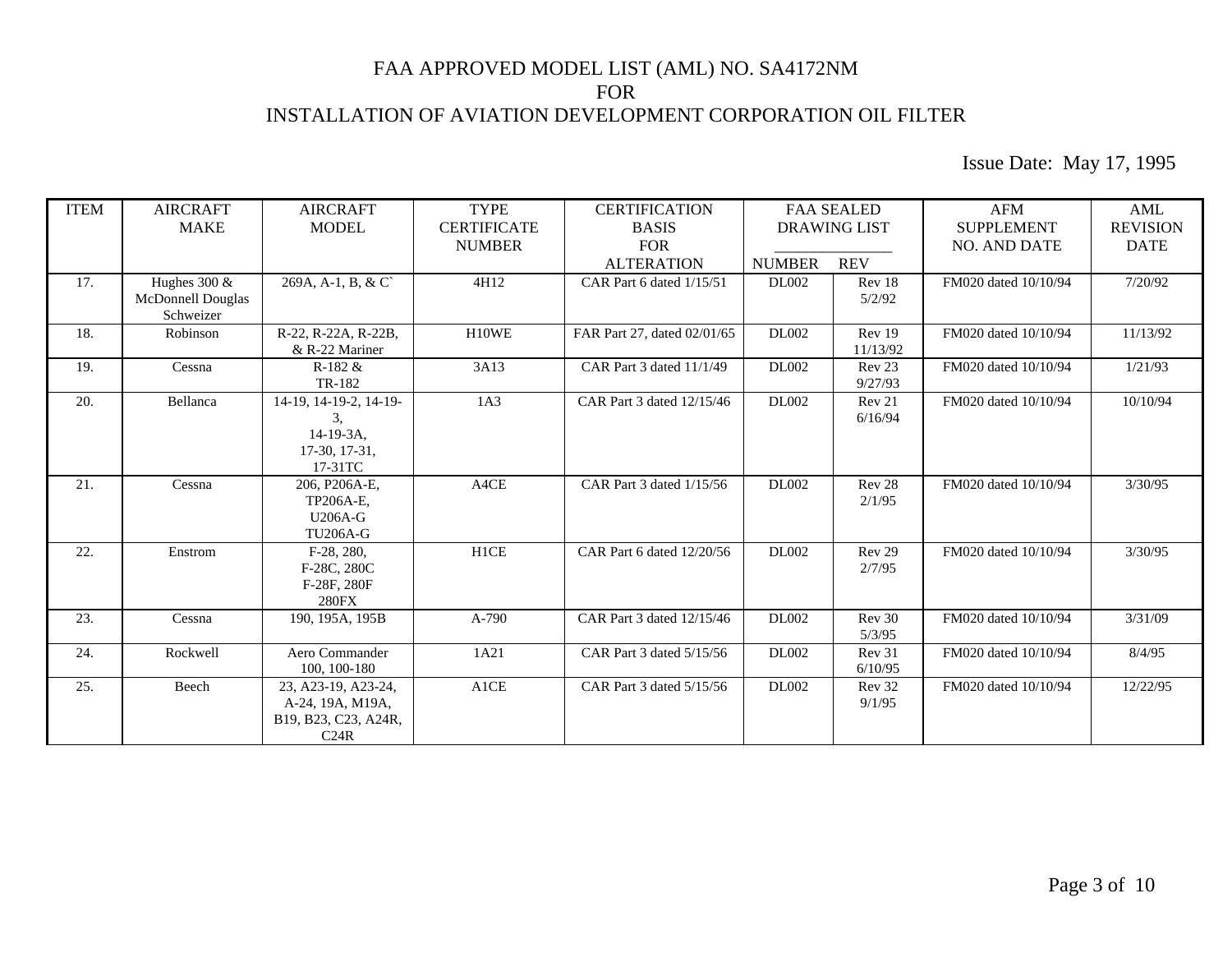| <b>ITEM</b> | <b>AIRCRAFT</b><br><b>MAKE</b> | <b>AIRCRAFT</b><br><b>MODEL</b>                                                                                                                                                                                                                       | <b>TYPE</b><br><b>CERTIFICATE</b><br><b>NUMBER</b> | <b>CERTIFICATION</b><br><b>BASIS</b><br><b>FOR</b> | <b>FAA SEALED</b><br><b>DRAWING LIST</b> |                                       | <b>AFM</b><br><b>SUPPLEMENT</b><br><b>NO. AND DATE</b> | $\mathbf{AML}$<br><b>REVISION</b><br><b>DATE</b> |
|-------------|--------------------------------|-------------------------------------------------------------------------------------------------------------------------------------------------------------------------------------------------------------------------------------------------------|----------------------------------------------------|----------------------------------------------------|------------------------------------------|---------------------------------------|--------------------------------------------------------|--------------------------------------------------|
| 26.         | Piper                          | PA18, PA18S, PA-18<br>"105", PA-18S "105"<br>PA-18A,<br>PA-18 "125"<br>PA-18S "125"<br>PA-18AS "125"<br>PA-18 "135"<br>PA-18A "135"<br>PA-18AS "135"<br>PA-18S "135"<br>PA-18 "150"<br>PA-18A "150"<br>PA-18S "150"<br>PA-18AS "150"<br><b>PA-19S</b> | 1A2                                                | <b>ALTERATION</b><br>CAR <sub>3</sub>              | <b>NUMBER</b><br>DL002                   | <b>REV</b><br><b>REV 33</b><br>9/1/95 | FM020 dated<br>10/10/94                                | 12/22/95                                         |
| 27.         | Cessna<br>(DELETED)            | 208, 208A, 208B                                                                                                                                                                                                                                       |                                                    |                                                    |                                          |                                       |                                                        |                                                  |
| 28.         | Piper                          | PA-22,<br>PA-22-108<br>PA-22-135<br>PA-22S-135<br>PA-22-150<br>PA-22S-150<br>PA-22-160<br>PA-22S-160                                                                                                                                                  | 1A6                                                | CAR <sub>3</sub>                                   | <b>DL002</b>                             | <b>REV 34</b><br>3/15/96              | FM020 Rev A<br>1/26/96                                 | 4/5/96                                           |
| 29          | Piper                          | PA-20, PA-20S<br>PA-20-115<br>PA-20-135<br>PA-20S-135                                                                                                                                                                                                 | 1A4                                                | CAR <sub>3</sub>                                   | DL002                                    | <b>REV 35</b><br>3/15/96              | FM020 Rev A<br>1/26/96                                 | 4/5/96                                           |
| 30.         | Grumman                        | G-44, G-44A                                                                                                                                                                                                                                           | A-734<br>Lycoming engines per<br>Note 108 only.    | CAR <sub>4</sub> A                                 | DL002                                    | $REV$ 36<br>5/20/96                   | FM020 Rev A<br>1/26/96                                 | 7/11/96                                          |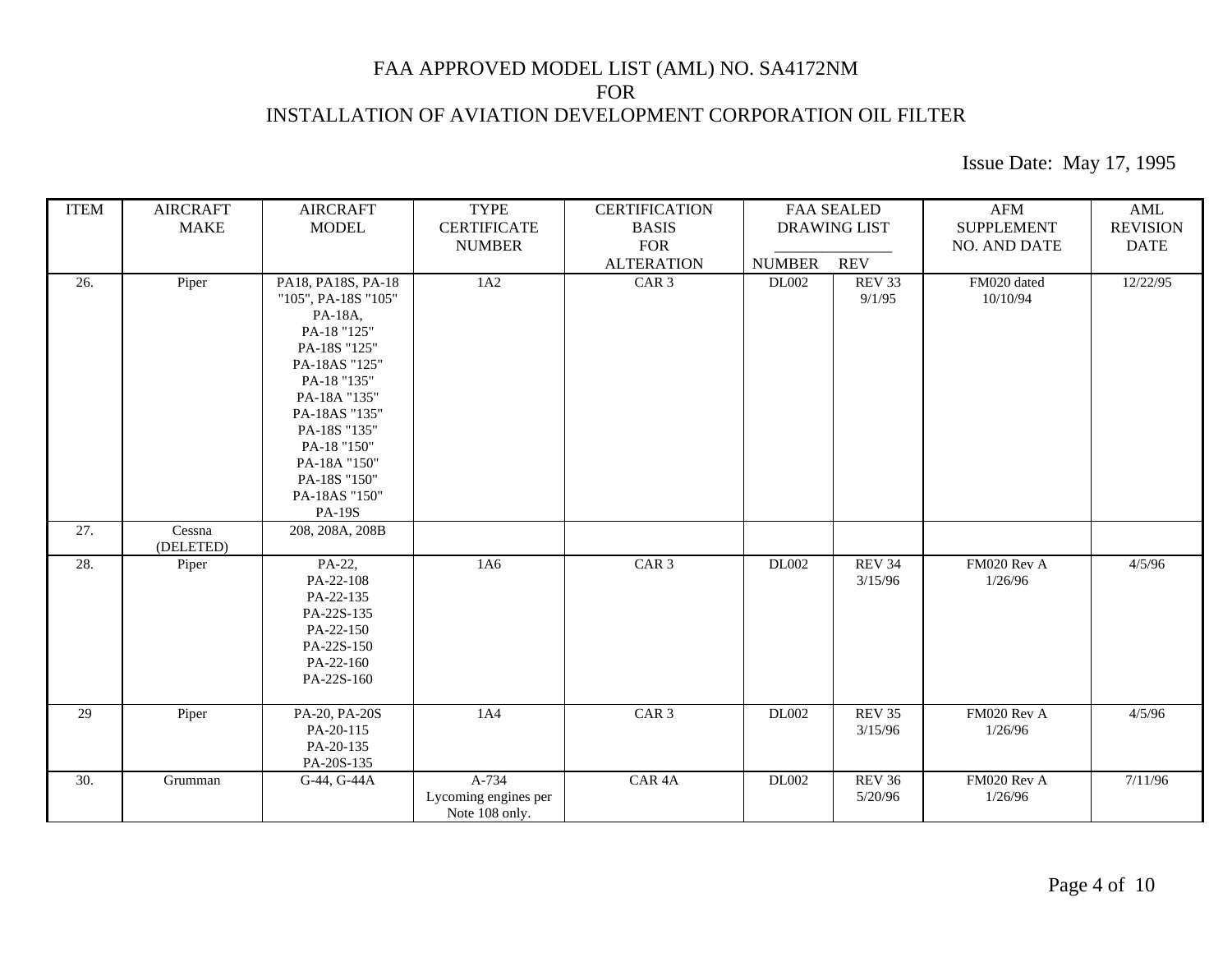| <b>ITEM</b> | <b>AIRCRAFT</b><br><b>MAKE</b> | <b>AIRCRAFT</b><br><b>MODEL</b> | <b>TYPE</b><br><b>CERTIFICATE</b> | <b>CERTIFICATION</b><br><b>BASIS</b> |               | <b>FAA SEALED</b><br><b>DRAWING LIST</b> | AFM<br><b>SUPPLEMENT</b> | AML<br><b>REVISION</b> |
|-------------|--------------------------------|---------------------------------|-----------------------------------|--------------------------------------|---------------|------------------------------------------|--------------------------|------------------------|
|             |                                |                                 | <b>NUMBER</b>                     | <b>FOR</b>                           |               |                                          | <b>NO. AND DATE</b>      | <b>DATE</b>            |
|             |                                |                                 |                                   | <b>ALTERATION</b>                    | <b>NUMBER</b> | <b>REV</b>                               |                          |                        |
| 31.         | Rockwell Int.                  | BC-1A, AT-6, AT-6A,             | $A-2-575$                         | CAR <sub>4</sub> A                   | <b>DL002</b>  | <b>REV 37</b>                            | FM020 REV A              | 11/19/96               |
|             |                                | AT-6B, AT-6C, AT-               |                                   |                                      |               | 8/14/96                                  | 1/26/96                  |                        |
|             |                                | 6D, AT-6F, T-6G                 |                                   |                                      |               |                                          |                          |                        |
| 32.         | Commander Aircraft             | 112, 114, 112TC,                | A12SO                             | <b>FAR 23</b>                        | <b>DL002</b>  | <b>REV 39</b>                            | FM020 REV A              | 11/19/96               |
|             |                                | 112B, 112TCA, 114A,             |                                   |                                      |               | 9/20/96                                  | 1/26/96                  |                        |
|             |                                | 114B, 114TC                     |                                   |                                      |               |                                          |                          |                        |
| 33.         | Cessna                         | 120, 140                        | A768                              | CAR <sub>4</sub> A                   | <b>DL002</b>  | <b>REV 40</b>                            | FM020 REV A              | 1/22/97                |
|             |                                |                                 |                                   |                                      |               | 11/26/96                                 | 1/26/96                  |                        |
| 34.         | Cessna                         | 310, 310A, B, C, D, E,          | 3A10                              | CAR <sub>3</sub>                     | <b>DL002</b>  | <b>REV 41</b>                            | FM020 REV A              | 1/22/97                |
|             |                                | F, G, H, I, J, J-1, K, L,       |                                   |                                      |               | 12/10/96                                 | 1/26/96                  |                        |
|             |                                | N, P, Q, R                      |                                   |                                      |               |                                          |                          |                        |
| 35.         | Univair                        | 108, 108-1,                     | A-767                             | CAR <sub>3</sub>                     | <b>DL002</b>  | <b>REV 42</b>                            | FM020 REV A              | 3/28/97                |
|             | (Stinson)                      | 108-2, 108-3                    |                                   |                                      |               | 3/18/97                                  | 1/26/96                  |                        |
|             |                                | 108-5                           |                                   |                                      |               |                                          |                          |                        |
| 36.         | Piper                          | PA-31,                          | A20SO                             | $CAR$ $3$ / $FAR$ 23                 | <b>DL002</b>  | <b>REV 43</b>                            | FM020 REV A              | 5/12/97                |
|             |                                | PA-31-300                       |                                   |                                      |               | 4/22/97                                  | 1/26/96                  |                        |
|             |                                | PA-31-325                       |                                   |                                      |               |                                          |                          |                        |
|             |                                | PA-31-350                       |                                   |                                      |               |                                          |                          |                        |
| 37.         | Bellanca                       | 14-13, 14-13-2                  | A-773                             | CAR <sub>4a</sub>                    | <b>DL002</b>  | <b>REV 44</b>                            | FM020 REV A              | 7/30/97                |
|             |                                | $14 - 13 - 3$ ,                 |                                   |                                      |               | 6/5/97                                   | 1/26/96                  |                        |
|             |                                | $14 - 13 - 3W$                  |                                   |                                      |               |                                          |                          |                        |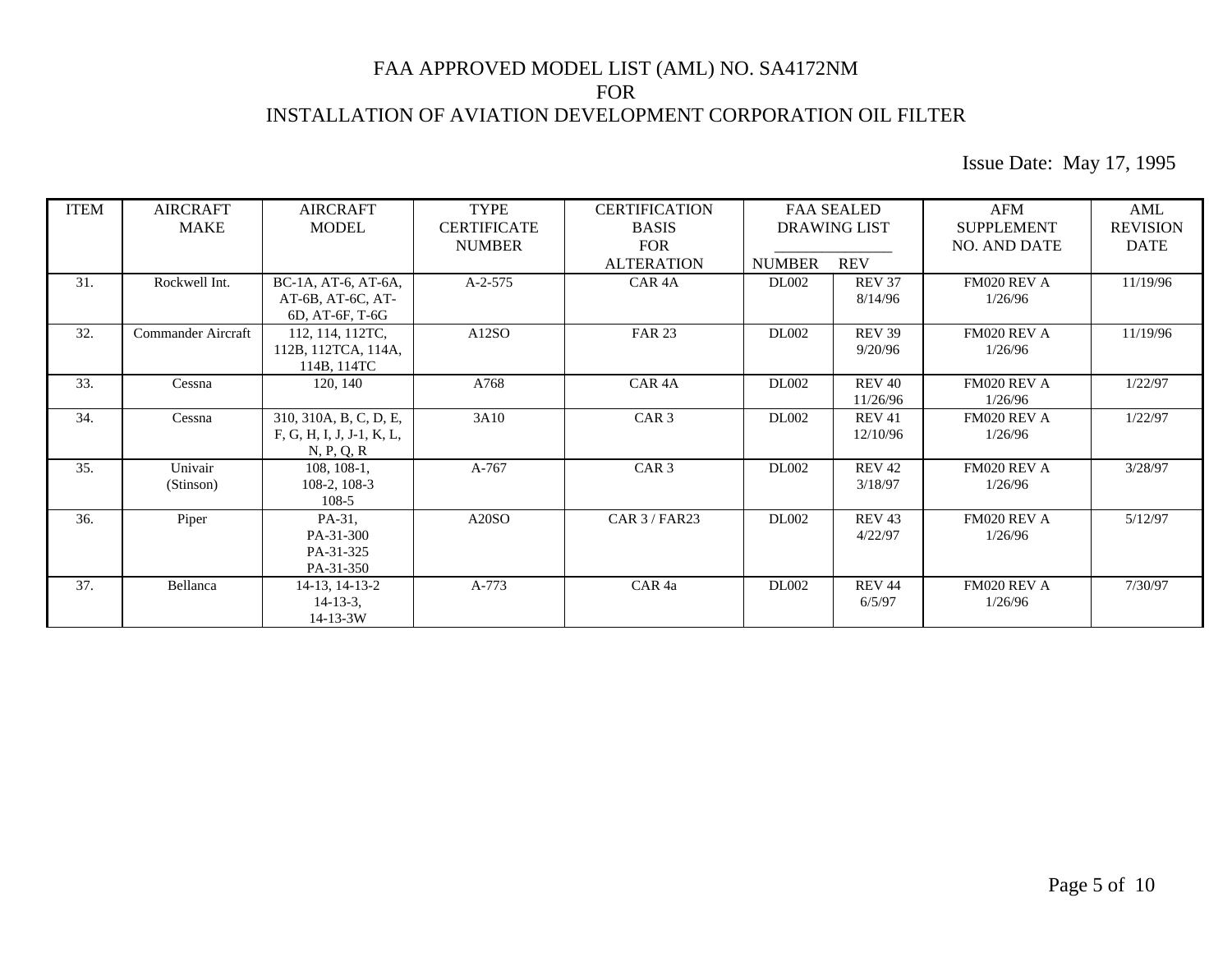| <b>ITEM</b> | <b>AIRCRAFT</b><br><b>MAKE</b> | <b>AIRCRAFT</b><br><b>MODEL</b>                                                                                                                                                                                                                                                       | <b>TYPE</b><br><b>CERTIFICATE</b> | <b>CERTIFICATION</b><br><b>BASIS</b> | <b>FAA SEALED</b><br><b>DRAWING LIST</b> |                           | AFM<br><b>SUPPLEMENT</b> | AML<br><b>REVISION</b> |
|-------------|--------------------------------|---------------------------------------------------------------------------------------------------------------------------------------------------------------------------------------------------------------------------------------------------------------------------------------|-----------------------------------|--------------------------------------|------------------------------------------|---------------------------|--------------------------|------------------------|
|             |                                |                                                                                                                                                                                                                                                                                       | <b>NUMBER</b>                     | <b>FOR</b><br><b>ALTERATION</b>      | <b>NUMBER</b>                            | <b>REV</b>                | NO. AND DATE             | <b>DATE</b>            |
| 38.         | Maule                          | Bee Dee, M-4,<br>$-4C, -4S, -4T,$<br>$M-4-210$ ,<br>$-210C - 210S$ ,<br>$-210T, -180C,$<br>$-180S, -210T,$<br>$-220, -220C,$<br>$-220S, -220T,$<br>M-5-180C,<br>$-200, -210C,$<br>$-210$ TC $, -220$ C $,$<br>$-235C$ ,<br>M-6-180,<br>$-235,$<br>MX-7-180,<br>MXT-7-160,<br>MX8-135, | 3A23                              | CAR3                                 | DL002                                    | <b>REV 45</b><br>9/23/97  | FM020 REV A<br>1/26/96   | 2/25/98                |
| 39.         | Bellanca                       | 8KCAB<br>8GCBC                                                                                                                                                                                                                                                                        | A21CE                             | <b>FAR 23</b>                        | DL002                                    | <b>REV 46</b><br>11/11/97 | FM020 REV A<br>1/26/96   | 2/25/98                |
| 40.         | Piper                          | PA-32-260,-300<br>PA-32S-300<br>PA-32R-300<br>PA-32RT-300<br>PA-32RT-300T<br>PA-32R-301<br>PA-32R-301T<br>PA-32-301<br>PA-32-301T                                                                                                                                                     | A3SO                              | CAR3                                 | <b>DL002</b>                             | <b>REV 47</b><br>4/27/98  | FM020 REV A<br>1/26/96   | 5/1/98                 |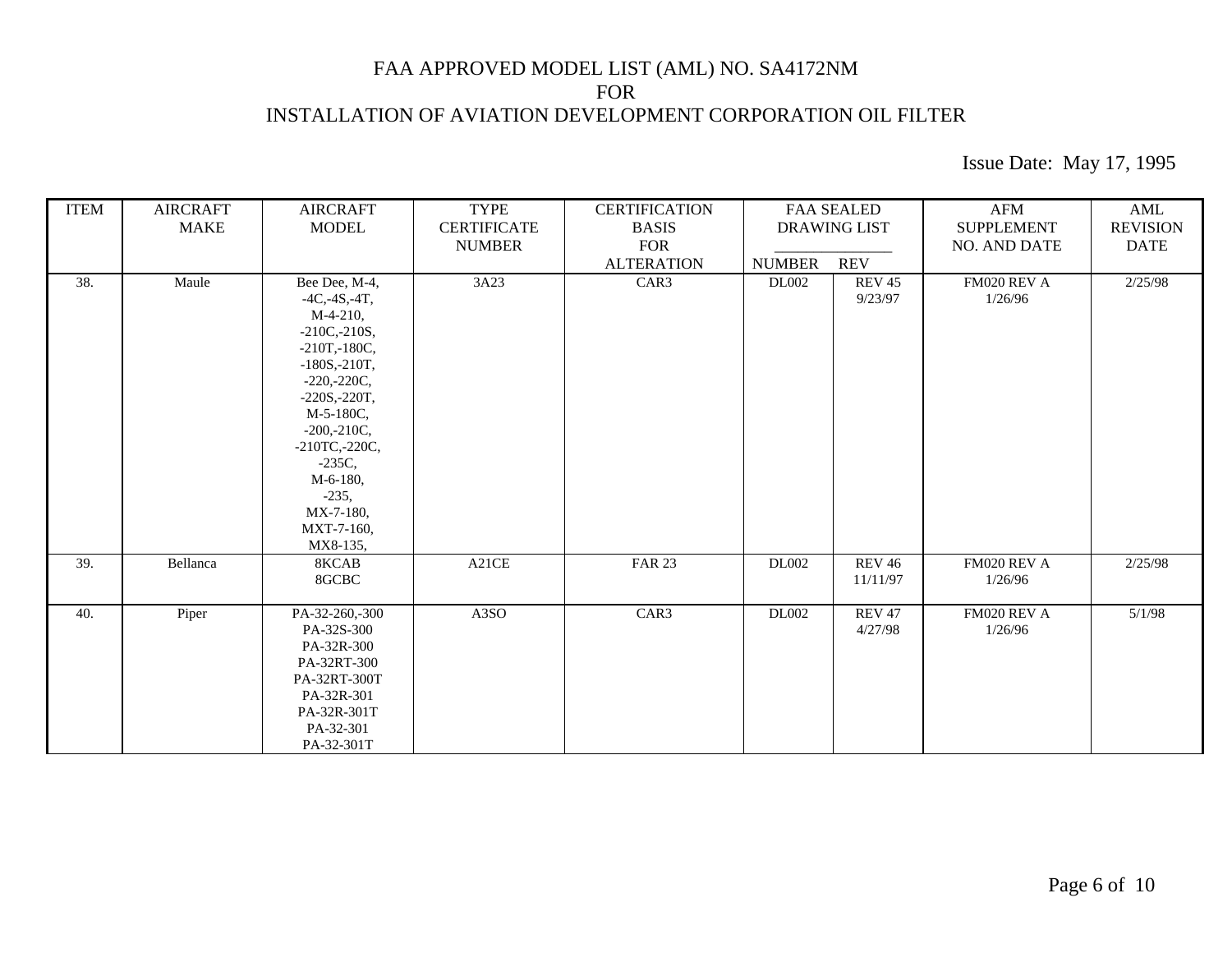| <b>ITEM</b> | <b>AIRCRAFT</b><br><b>MAKE</b> | <b>AIRCRAFT</b><br><b>MODEL</b> | <b>TYPE</b><br>CERTIFICATE<br><b>NUMBER</b> | CERTIFICATION<br><b>BASIS</b><br>FOR | <b>FAA SEALED</b><br><b>DRAWING LIST</b> |                   | AFM<br><b>SUPPLEMENT</b><br>NO. AND DATE | AML<br><b>REVISION</b><br><b>DATE</b> |
|-------------|--------------------------------|---------------------------------|---------------------------------------------|--------------------------------------|------------------------------------------|-------------------|------------------------------------------|---------------------------------------|
|             |                                |                                 |                                             | <b>ALTERATION</b>                    | <b>NUMBER</b>                            | <b>REV</b>        |                                          |                                       |
| 41.         | DeHaviland                     | <b>DHC-2 Mk. 1</b>              | $A-806$                                     | $CAR$ 10                             | <b>DL002</b>                             | <b>REV 48</b>     | FM020 REV A                              | 9/9/98                                |
|             |                                |                                 |                                             |                                      |                                          | 8/6/98            | 1/26/96                                  |                                       |
| 42.         | Aeronca                        | 15AC, S15AC                     | A-802                                       | CAR <sub>3</sub>                     | DL002                                    | Rev <sub>49</sub> | FM020 REV A                              | 9/1/99                                |
|             |                                |                                 |                                             |                                      |                                          | 8/1/99            | 1/26/96                                  |                                       |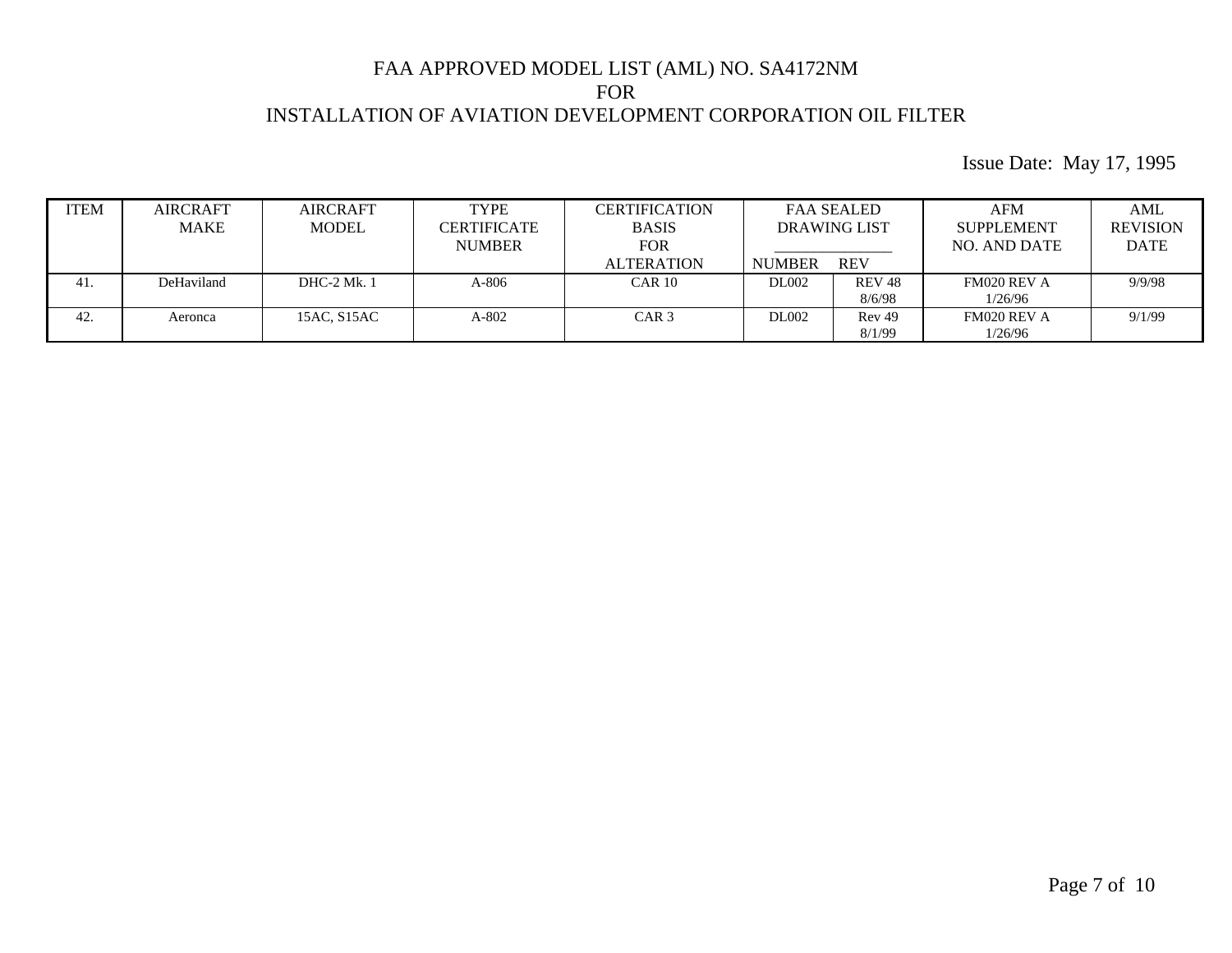| <b>ITEM</b> | <b>AIRCRAFT</b><br><b>MAKE</b>   | <b>AIRCRAFT</b><br><b>MODEL</b>                                                                                                  | <b>TYPE</b><br><b>CERTIFICATE</b><br><b>NUMBER</b> | <b>CERTIFICATION</b><br><b>BASIS</b><br><b>FOR</b> | <b>DRAWING LIST</b> | <b>FAA SEALED</b>            | AFM<br><b>SUPPLEMENT</b><br><b>NO. AND DATE</b> | AML<br><b>REVISION</b><br><b>DATE</b> |
|-------------|----------------------------------|----------------------------------------------------------------------------------------------------------------------------------|----------------------------------------------------|----------------------------------------------------|---------------------|------------------------------|-------------------------------------------------|---------------------------------------|
|             |                                  |                                                                                                                                  |                                                    | <b>ALTERATION</b>                                  | <b>NUMBER</b>       | <b>REV</b>                   |                                                 |                                       |
| 43.         | Piper                            | PA-34-200, -200T,<br>$-220T$                                                                                                     | A7SO                                               | <b>FAR 23</b>                                      | <b>DL002</b>        | Rev 50<br>12/1/00            | FM020 REV A<br>1/26/96                          | 12/14/00                              |
| 44.         | Piper                            | PA-46-310P<br>PA-46-350P                                                                                                         | A25SO                                              | FAR <sub>23</sub>                                  | <b>DL002</b>        | Rev <sub>51</sub><br>2/11/02 | FM020 REV A<br>1/26/96                          | 3/25/02                               |
| 45.         | American<br>Champion<br>Aircraft | 7AC, 7ACA,<br>7BCM, 7CCM,<br>7DC, 7EC,<br>7ECA, 7FC,<br>7GC, 7GCA,<br>7GCAA,<br>7GCB, 7GCBA<br>7GCBC, 7HC,<br>7JC, 7KC,<br>7KCAB | A-759                                              | $CAR$ 4(a)                                         | <b>DL002</b>        | <b>REV 52</b><br>4/30/02     | FM020 REV A<br>1/26/96                          | 5/16/02                               |
| 46.         | Piper                            | PA-16, PA-16S                                                                                                                    | 1A1                                                | CAR <sub>3</sub>                                   | <b>DL002</b>        | Rev 53<br>8/5/02             | FM020 REV A<br>1/26/96                          | 8/14/02                               |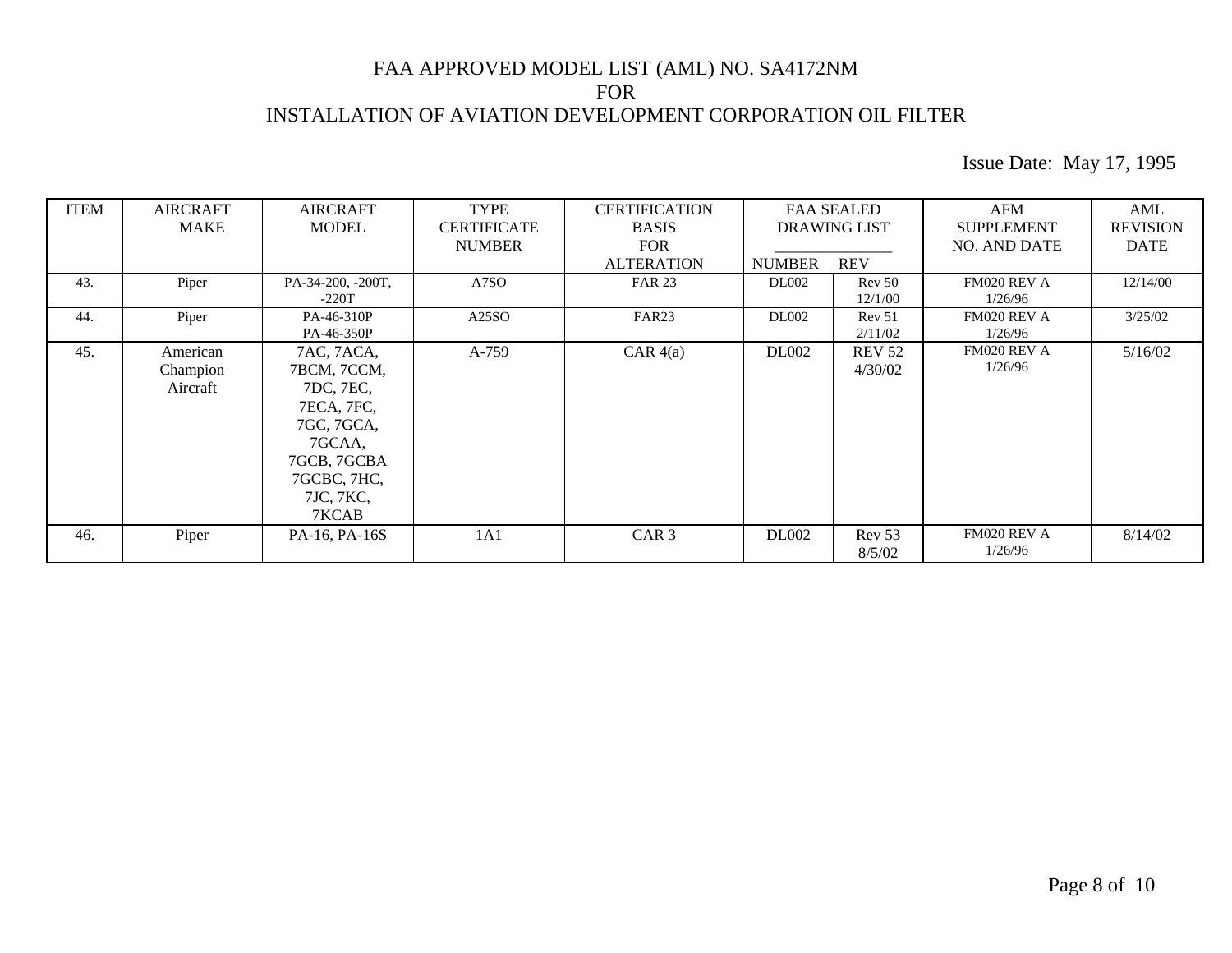| <b>ITEM</b> | <b>AIRCRAFT</b> | <b>AIRCRAFT</b>                                                              | <b>TYPE</b>        | <b>CERTIFICATION</b> |               | <b>FAA SEALED</b>   | AFM                    | AML             |
|-------------|-----------------|------------------------------------------------------------------------------|--------------------|----------------------|---------------|---------------------|------------------------|-----------------|
|             | MAKE            | <b>MODEL</b>                                                                 | <b>CERTIFICATE</b> | <b>BASIS</b>         |               | <b>DRAWING LIST</b> | <b>SUPPLEMENT</b>      | <b>REVISION</b> |
|             |                 |                                                                              | <b>NUMBER</b>      | <b>FOR</b>           |               |                     | <b>NO. AND DATE</b>    | <b>DATE</b>     |
|             |                 |                                                                              |                    | <b>ALTERATION</b>    | <b>NUMBER</b> | <b>REV</b>          |                        |                 |
| 47.         | Aermacchi       | $S.205-18/f, -18/R,$<br>$-20/F$ , $-20/R$ , $-22/R$<br>S.208, S.208A         | A9EU               | FAR 21.29            | <b>DL002</b>  | Rev. 55             | FM020 REV A<br>1/26/96 | 11/13/03        |
| 56.         | Navion          | Navion $(L-17A)$<br>Navion A (L-17B, L-<br>17C), Navion B, D,<br>E, F, G, H. | A-782              | CAR <sub>3</sub>     | <b>DL002</b>  | Rev. 56             | FM020 REV A<br>1/26/96 | 11/15/04        |
| 57.         | Cessna          | 188, 188A, 188B,<br>A188, A188A,<br>A188B, T188C                             | A9CE               | <b>FAR 23</b>        | <b>DL002</b>  | Rev.57              | FM020 REV A<br>1/26/96 | 3/28/05         |